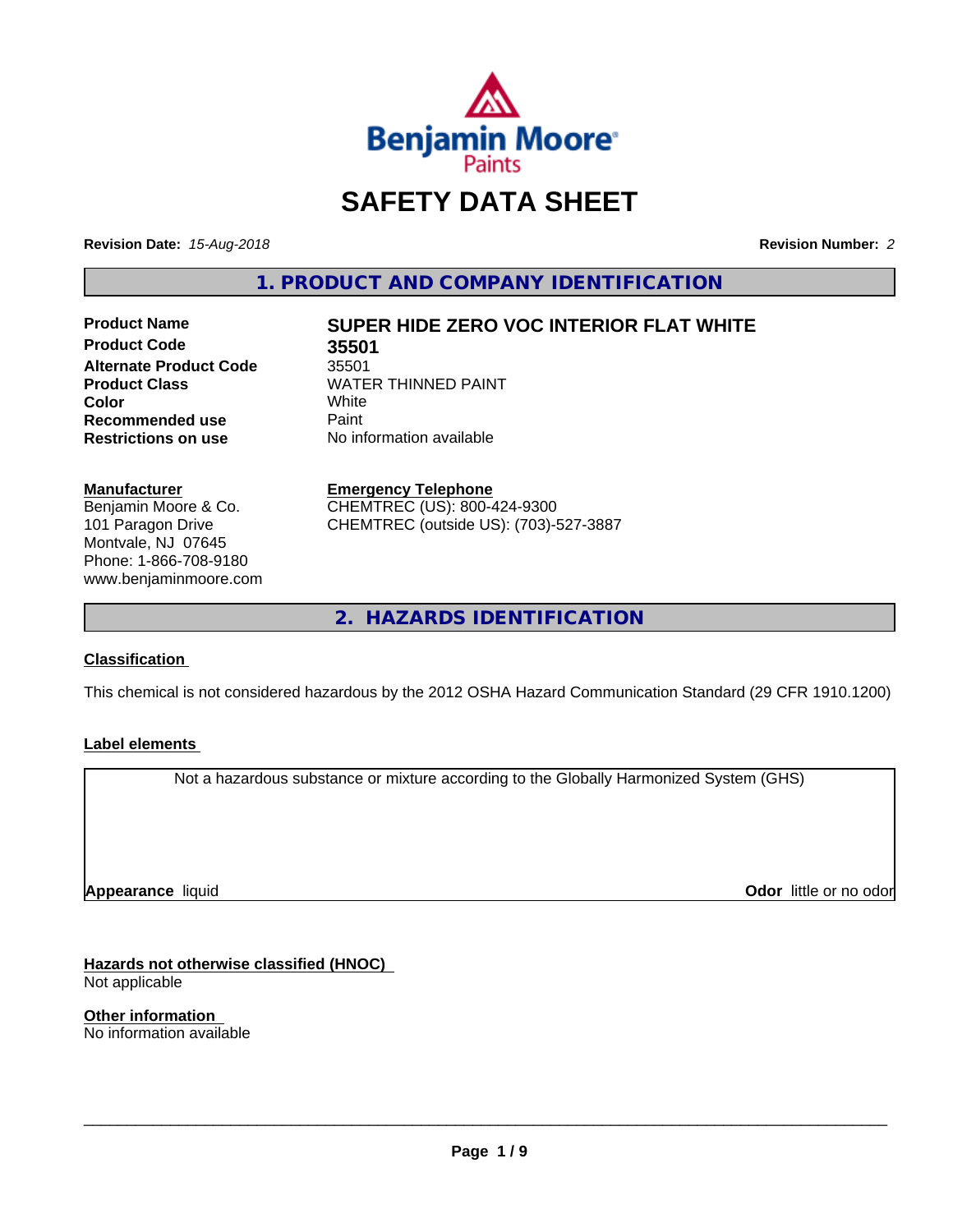## **3. COMPOSITION INFORMATION ON COMPONENTS**

\_\_\_\_\_\_\_\_\_\_\_\_\_\_\_\_\_\_\_\_\_\_\_\_\_\_\_\_\_\_\_\_\_\_\_\_\_\_\_\_\_\_\_\_\_\_\_\_\_\_\_\_\_\_\_\_\_\_\_\_\_\_\_\_\_\_\_\_\_\_\_\_\_\_\_\_\_\_\_\_\_\_\_\_\_\_\_\_\_\_\_\_\_

| <b>Chemical name</b> | <b>CAS No.</b> | Weight-% |
|----------------------|----------------|----------|
| Limestone            | 1317-65-3      |          |
| Titanium dioxide     | 13463-67-7     |          |
| Diatomaceous earth   | 61790-53-2     |          |
| Silica, amorphous    | 7631-86-9      |          |

|                                                  | 4. FIRST AID MEASURES                                                                                    |
|--------------------------------------------------|----------------------------------------------------------------------------------------------------------|
| <b>General Advice</b>                            | No hazards which require special first aid measures.                                                     |
| <b>Eye Contact</b>                               | Rinse thoroughly with plenty of water for at least 15 minutes and consult a<br>physician.                |
| <b>Skin Contact</b>                              | Wash off immediately with soap and plenty of water while removing all<br>contaminated clothes and shoes. |
| <b>Inhalation</b>                                | Move to fresh air. If symptoms persist, call a physician.                                                |
| Ingestion                                        | Clean mouth with water and afterwards drink plenty of water. Consult a physician<br>if necessary.        |
| <b>Most Important</b><br><b>Symptoms/Effects</b> | None known.                                                                                              |
| <b>Notes To Physician</b>                        | Treat symptomatically.                                                                                   |

**5. FIRE-FIGHTING MEASURES**

| <b>Suitable Extinguishing Media</b>                                              | Use extinguishing measures that are appropriate to local<br>circumstances and the surrounding environment.                                   |
|----------------------------------------------------------------------------------|----------------------------------------------------------------------------------------------------------------------------------------------|
| <b>Protective Equipment And Precautions For</b><br><b>Firefighters</b>           | As in any fire, wear self-contained breathing apparatus<br>pressure-demand, MSHA/NIOSH (approved or equivalent)<br>and full protective gear. |
| <b>Specific Hazards Arising From The Chemical</b>                                | Closed containers may rupture if exposed to fire or<br>extreme heat.                                                                         |
| <b>Sensitivity To Mechanical Impact</b>                                          | No.                                                                                                                                          |
| <b>Sensitivity To Static Discharge</b>                                           | No.                                                                                                                                          |
| <b>Flash Point Data</b><br>Flash Point (°F)<br>Flash Point (°C)<br><b>Method</b> | Not applicable<br>Not applicable<br>Not applicable                                                                                           |
| <b>Flammability Limits In Air</b>                                                |                                                                                                                                              |
| Lower flammability limit:                                                        | Not applicable                                                                                                                               |
|                                                                                  |                                                                                                                                              |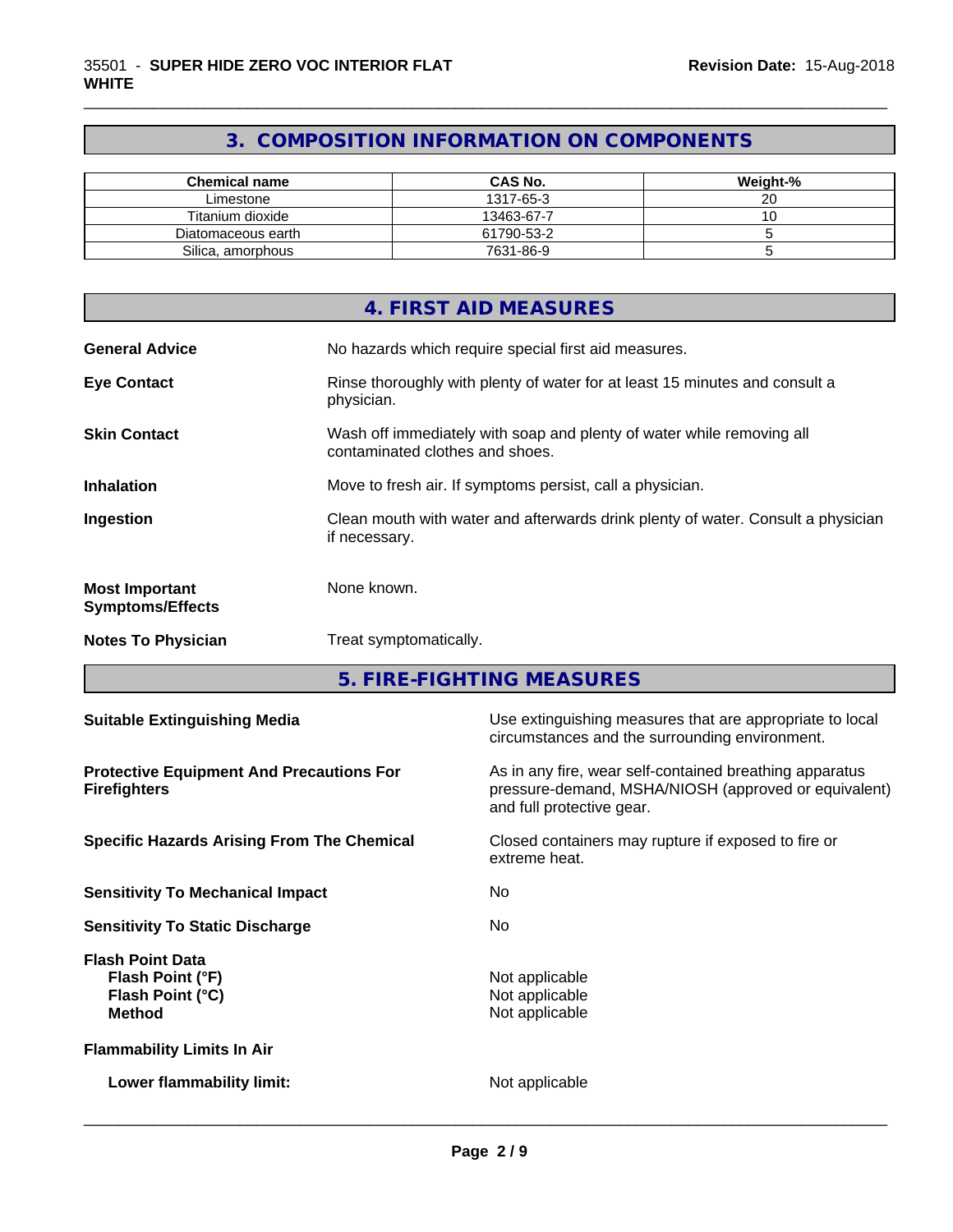# **Upper flammability limit:** Not applicable **NFPA Health:** 1 **Flammability:** 0 **Instability:** 0 **Special:** Not Applicable

\_\_\_\_\_\_\_\_\_\_\_\_\_\_\_\_\_\_\_\_\_\_\_\_\_\_\_\_\_\_\_\_\_\_\_\_\_\_\_\_\_\_\_\_\_\_\_\_\_\_\_\_\_\_\_\_\_\_\_\_\_\_\_\_\_\_\_\_\_\_\_\_\_\_\_\_\_\_\_\_\_\_\_\_\_\_\_\_\_\_\_\_\_

#### **NFPA Legend**

- 0 Not Hazardous
- 1 Slightly
- 2 Moderate
- 3 High
- 4 Severe

*The ratings assigned are only suggested ratings, the contractor/employer has ultimate responsibilities for NFPA ratings where this system is used.*

*Additional information regarding the NFPA rating system is available from the National Fire Protection Agency (NFPA) at www.nfpa.org.*

## **6. ACCIDENTAL RELEASE MEASURES**

| <b>Personal Precautions</b>      | Avoid contact with skin, eyes and clothing. Ensure adequate ventilation.                                                                                                         |
|----------------------------------|----------------------------------------------------------------------------------------------------------------------------------------------------------------------------------|
| <b>Other Information</b>         | Prevent further leakage or spillage if safe to do so.                                                                                                                            |
| <b>Environmental precautions</b> | See Section 12 for additional Ecological Information.                                                                                                                            |
| <b>Methods for Cleaning Up</b>   | Soak up with inert absorbent material. Sweep up and shovel into suitable<br>containers for disposal.                                                                             |
|                                  | 7. HANDLING AND STORAGE                                                                                                                                                          |
| <b>Handling</b>                  | Avoid contact with skin, eyes and clothing. Avoid breathing vapors, spray mists or<br>sanding dust. In case of insufficient ventilation, wear suitable respiratory<br>equipment. |
| <b>Storage</b>                   | Keep container tightly closed. Keep out of the reach of children.                                                                                                                |
|                                  |                                                                                                                                                                                  |

**Incompatible Materials** No information available

## **8. EXPOSURE CONTROLS/PERSONAL PROTECTION**

#### **Exposure Limits**

| <b>Chemical name</b> | <b>ACGIH TLV</b>  | <b>OSHA PEL</b>                                |
|----------------------|-------------------|------------------------------------------------|
| Limestone            | N/E               | 15 mg/m $3$ - TWA<br>5 mg/m <sup>3</sup> - TWA |
| Titanium dioxide     | 10 mg/m $3$ - TWA | 15 mg/m $3$ - TWA                              |
| Diatomaceous earth   | N/E               |                                                |
|                      |                   | 20 mppcf - TWA                                 |
| Silica, amorphous    | N/E               | 20 mppcf - TWA                                 |
|                      |                   |                                                |

#### **Legend**

ACGIH - American Conference of Governmental Industrial Hygienists Exposure Limits OSHA - Occupational Safety & Health Administration Exposure Limits N/E - Not Established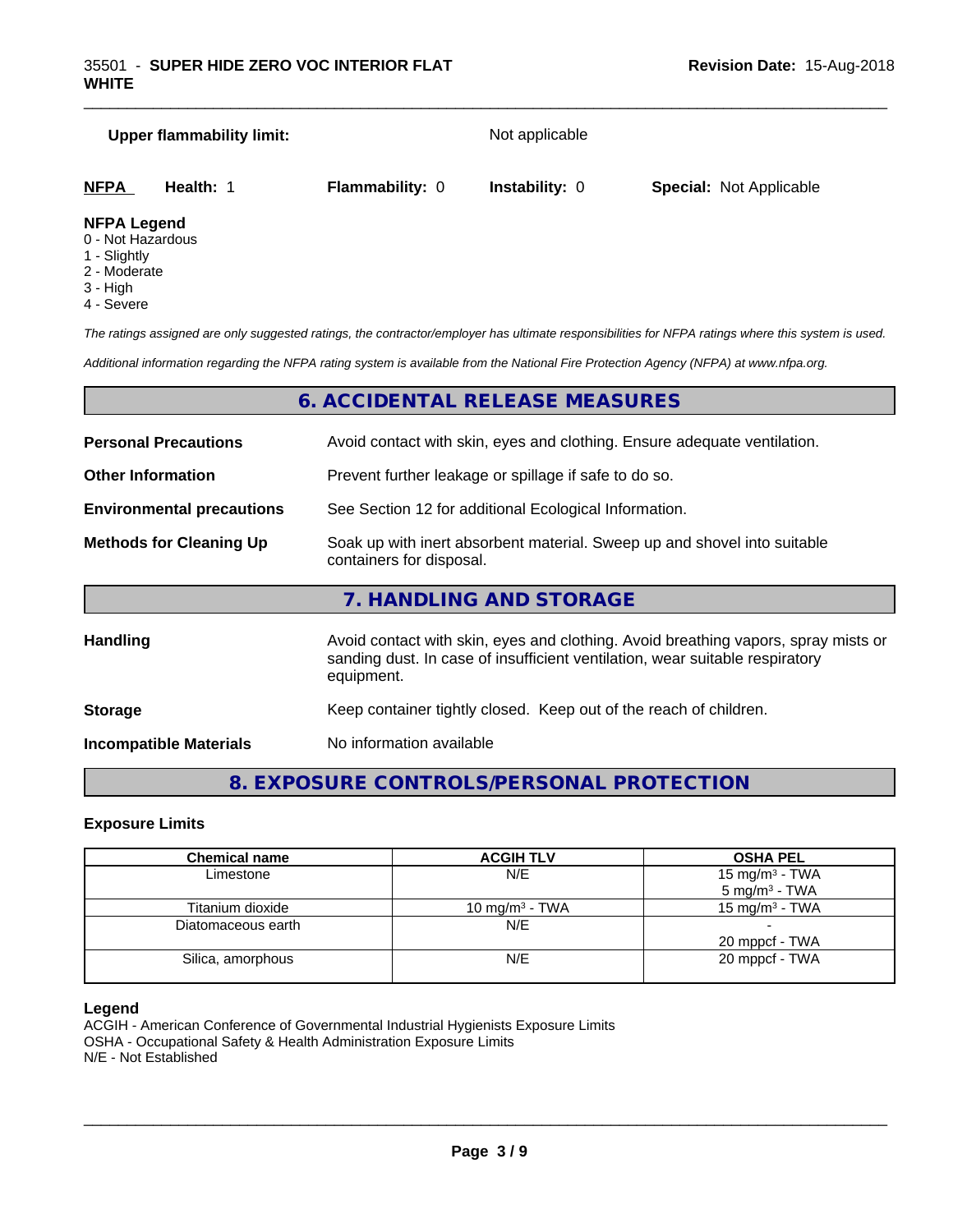| <b>Engineering Measures</b>          | Ensure adequate ventilation, especially in confined areas.                                                                          |  |
|--------------------------------------|-------------------------------------------------------------------------------------------------------------------------------------|--|
| <b>Personal Protective Equipment</b> |                                                                                                                                     |  |
| <b>Eye/Face Protection</b>           | Safety glasses with side-shields.                                                                                                   |  |
| <b>Skin Protection</b>               | Protective gloves and impervious clothing.                                                                                          |  |
| <b>Respiratory Protection</b>        | In case of insufficient ventilation wear suitable respiratory equipment.                                                            |  |
| <b>Hygiene Measures</b>              | Avoid contact with skin, eyes and clothing. Remove and wash contaminated<br>clothing before re-use. Wash thoroughly after handling. |  |

\_\_\_\_\_\_\_\_\_\_\_\_\_\_\_\_\_\_\_\_\_\_\_\_\_\_\_\_\_\_\_\_\_\_\_\_\_\_\_\_\_\_\_\_\_\_\_\_\_\_\_\_\_\_\_\_\_\_\_\_\_\_\_\_\_\_\_\_\_\_\_\_\_\_\_\_\_\_\_\_\_\_\_\_\_\_\_\_\_\_\_\_\_

## **9. PHYSICAL AND CHEMICAL PROPERTIES**

| Appearance                           | liquid                   |
|--------------------------------------|--------------------------|
| Odor                                 | little or no odor        |
| <b>Odor Threshold</b>                | No information available |
| Density (Ibs/gal)                    | $11.0 - 11.1$            |
| <b>Specific Gravity</b>              | $1.32 - 1.34$            |
| рH                                   | No information available |
| <b>Viscosity (cps)</b>               | No information available |
| Solubility(ies)                      | No information available |
| <b>Water solubility</b>              | No information available |
| <b>Evaporation Rate</b>              | No information available |
| Vapor pressure @20 °C (kPa)          | No information available |
| Vapor density                        | No information available |
| Wt. % Solids                         | $40 - 50$                |
| Vol. % Solids                        | $25 - 35$                |
| Wt. % Volatiles                      | $50 - 60$                |
| <b>Vol. % Volatiles</b>              | $65 - 75$                |
| <b>VOC Regulatory Limit (g/L)</b>    | < 5                      |
| <b>Boiling Point (°F)</b>            | 212                      |
| <b>Boiling Point (°C)</b>            | 100                      |
| <b>Freezing Point (°F)</b>           | 32                       |
| <b>Freezing Point (°C)</b>           | 0                        |
| Flash Point (°F)                     | Not applicable           |
| Flash Point (°C)                     | Not applicable           |
| <b>Method</b>                        | Not applicable           |
| <b>Flammability (solid, gas)</b>     | Not applicable           |
| <b>Upper flammability limit:</b>     | Not applicable           |
| Lower flammability limit:            | Not applicable           |
| <b>Autoignition Temperature (°F)</b> | No information available |
| <b>Autoignition Temperature (°C)</b> | No information available |
| Decomposition Temperature (°F)       | No information available |
| Decomposition Temperature (°C)       | No information available |
| <b>Partition coefficient</b>         | No information available |

## **10. STABILITY AND REACTIVITY**

**Reactivity Not Applicable** Not Applicable

**Chemical Stability Chemical Stability** Stable under normal conditions.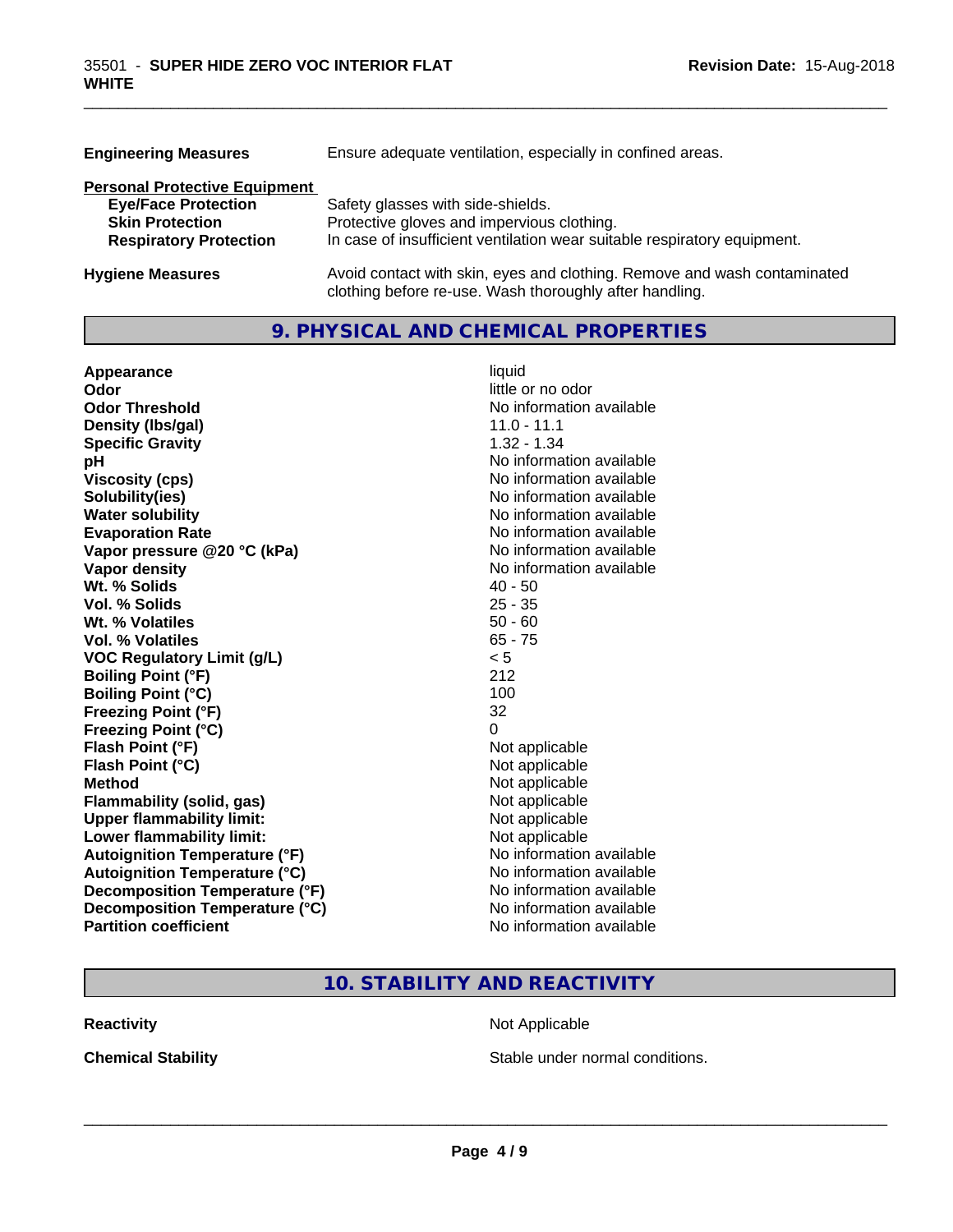| <b>Conditions to avoid</b>                                                                                                                                                                                                                                                                                                                                              | Prevent from freezing.                                                                                                                                                                                                                                                                                                                                                                                                                                                                                                                                                           |  |
|-------------------------------------------------------------------------------------------------------------------------------------------------------------------------------------------------------------------------------------------------------------------------------------------------------------------------------------------------------------------------|----------------------------------------------------------------------------------------------------------------------------------------------------------------------------------------------------------------------------------------------------------------------------------------------------------------------------------------------------------------------------------------------------------------------------------------------------------------------------------------------------------------------------------------------------------------------------------|--|
| <b>Incompatible Materials</b>                                                                                                                                                                                                                                                                                                                                           | No materials to be especially mentioned.                                                                                                                                                                                                                                                                                                                                                                                                                                                                                                                                         |  |
| <b>Hazardous Decomposition Products</b>                                                                                                                                                                                                                                                                                                                                 | None under normal use.                                                                                                                                                                                                                                                                                                                                                                                                                                                                                                                                                           |  |
| <b>Possibility of hazardous reactions</b>                                                                                                                                                                                                                                                                                                                               | None under normal conditions of use.                                                                                                                                                                                                                                                                                                                                                                                                                                                                                                                                             |  |
|                                                                                                                                                                                                                                                                                                                                                                         | 11. TOXICOLOGICAL INFORMATION                                                                                                                                                                                                                                                                                                                                                                                                                                                                                                                                                    |  |
| <b>Product Information</b>                                                                                                                                                                                                                                                                                                                                              |                                                                                                                                                                                                                                                                                                                                                                                                                                                                                                                                                                                  |  |
| Information on likely routes of exposure                                                                                                                                                                                                                                                                                                                                |                                                                                                                                                                                                                                                                                                                                                                                                                                                                                                                                                                                  |  |
| <b>Principal Routes of Exposure</b>                                                                                                                                                                                                                                                                                                                                     | Eye contact, skin contact and inhalation.                                                                                                                                                                                                                                                                                                                                                                                                                                                                                                                                        |  |
| <b>Acute Toxicity</b>                                                                                                                                                                                                                                                                                                                                                   |                                                                                                                                                                                                                                                                                                                                                                                                                                                                                                                                                                                  |  |
| <b>Product Information</b>                                                                                                                                                                                                                                                                                                                                              | No information available                                                                                                                                                                                                                                                                                                                                                                                                                                                                                                                                                         |  |
|                                                                                                                                                                                                                                                                                                                                                                         | Symptoms related to the physical, chemical and toxicological characteristics                                                                                                                                                                                                                                                                                                                                                                                                                                                                                                     |  |
| <b>Symptoms</b>                                                                                                                                                                                                                                                                                                                                                         | No information available                                                                                                                                                                                                                                                                                                                                                                                                                                                                                                                                                         |  |
|                                                                                                                                                                                                                                                                                                                                                                         | Delayed and immediate effects as well as chronic effects from short and long-term exposure                                                                                                                                                                                                                                                                                                                                                                                                                                                                                       |  |
| Eye contact<br><b>Skin contact</b><br>Inhalation<br>Ingestion<br><b>Sensitization</b><br><b>Neurological Effects</b><br><b>Mutagenic Effects</b><br><b>Reproductive Effects</b><br><b>Developmental Effects</b><br><b>Target organ effects</b><br><b>STOT - single exposure</b><br><b>STOT - repeated exposure</b><br>Other adverse effects<br><b>Aspiration Hazard</b> | May cause slight irritation.<br>Substance may cause slight skin irritation. Prolonged or repeated contact may dry<br>skin and cause irritation.<br>May cause irritation of respiratory tract.<br>Ingestion may cause gastrointestinal irritation, nausea, vomiting and diarrhea.<br>No information available<br>No information available.<br>No information available.<br>No information available.<br>No information available.<br>No information available.<br>No information available.<br>No information available.<br>No information available.<br>No information available |  |
| <b>Numerical measures of toxicity</b>                                                                                                                                                                                                                                                                                                                                   |                                                                                                                                                                                                                                                                                                                                                                                                                                                                                                                                                                                  |  |
|                                                                                                                                                                                                                                                                                                                                                                         | The following values are calculated based on chapter 3.1 of the GHS document                                                                                                                                                                                                                                                                                                                                                                                                                                                                                                     |  |
| <b>ATEmix (oral)</b><br><b>ATEmix (dermal)</b>                                                                                                                                                                                                                                                                                                                          | 21426 mg/kg<br>141579                                                                                                                                                                                                                                                                                                                                                                                                                                                                                                                                                            |  |
| <b>Component Information</b>                                                                                                                                                                                                                                                                                                                                            |                                                                                                                                                                                                                                                                                                                                                                                                                                                                                                                                                                                  |  |
| Titanium dioxide<br>LD50 Oral: > 10000 mg/kg (Rat)<br>Silica, amorphous<br>LD50 Oral: > 5000 mg/kg (Rat)                                                                                                                                                                                                                                                                |                                                                                                                                                                                                                                                                                                                                                                                                                                                                                                                                                                                  |  |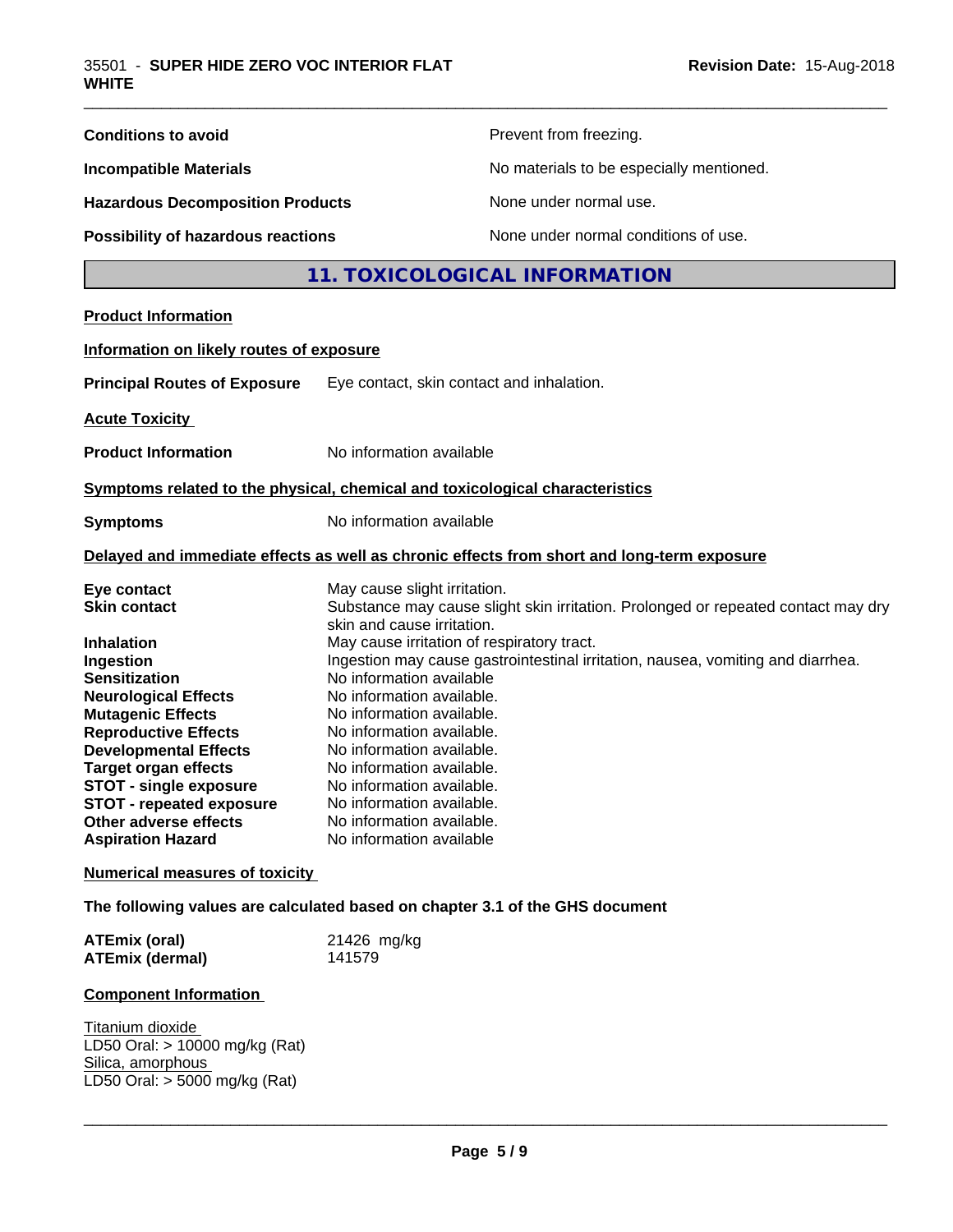LD50 Dermal: 2,000 mg/kg (Rabbit) LC50 Inhalation (Dust): > 2 mg/L

#### **Carcinogenicity**

*The information below indicateswhether each agency has listed any ingredient as a carcinogen:.*

| <b>Chemical</b><br>name          | <b>IARC</b>                    | NTP | ດຂ⊔ ∧<br>JJNA |  |
|----------------------------------|--------------------------------|-----|---------------|--|
|                                  | .<br>2B<br>Possible<br>: Human |     | ∟isted        |  |
| .<br>. dioxide<br><b>itanium</b> | Carcinogen                     |     |               |  |

\_\_\_\_\_\_\_\_\_\_\_\_\_\_\_\_\_\_\_\_\_\_\_\_\_\_\_\_\_\_\_\_\_\_\_\_\_\_\_\_\_\_\_\_\_\_\_\_\_\_\_\_\_\_\_\_\_\_\_\_\_\_\_\_\_\_\_\_\_\_\_\_\_\_\_\_\_\_\_\_\_\_\_\_\_\_\_\_\_\_\_\_\_

• Although IARC has classified titanium dioxide as possibly carcinogenic to humans (2B), their summary concludes: "No significant exposure to titanium dioxide is thought to occur during the use of products in which titanium dioxide is bound to other materials, such as paint."

#### **Legend**

IARC - International Agency for Research on Cancer NTP - National Toxicity Program OSHA - Occupational Safety & Health Administration

**12. ECOLOGICAL INFORMATION**

## **Ecotoxicity Effects**

The environmental impact of this product has not been fully investigated.

#### **Product Information**

#### **Acute Toxicity to Fish**

No information available

#### **Acute Toxicity to Aquatic Invertebrates**

No information available

#### **Acute Toxicity to Aquatic Plants**

No information available

#### **Persistence / Degradability**

No information available.

#### **Bioaccumulation**

No information available.

#### **Mobility in Environmental Media**

No information available.

#### **Ozone**

No information available

#### **Component Information**

#### **Acute Toxicity to Fish**

Titanium dioxide

 $LC50:$  > 1000 mg/L (Fathead Minnow - 96 hr.)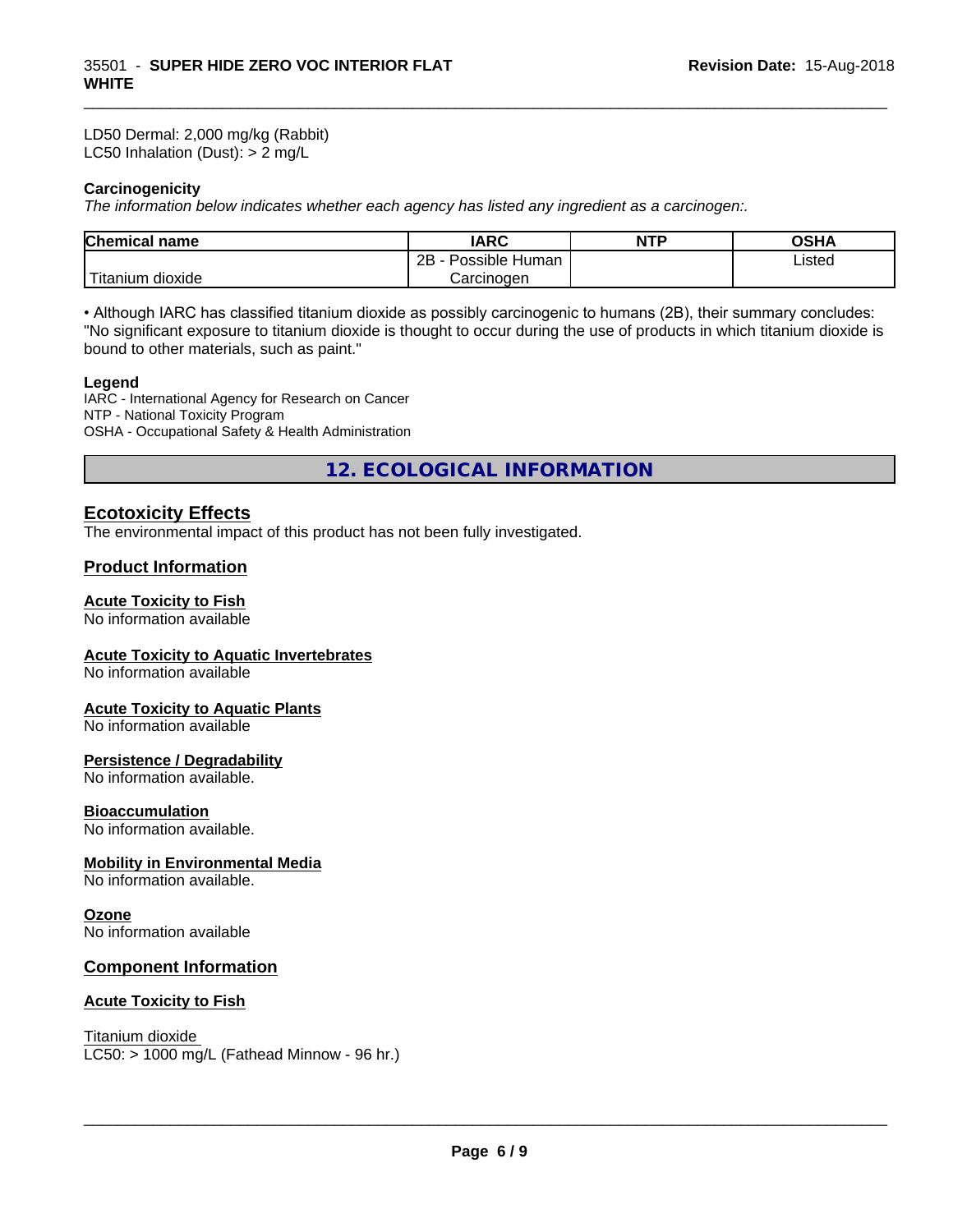#### **Acute Toxicity to Aquatic Invertebrates**

No information available

#### **Acute Toxicity to Aquatic Plants**

No information available

|                              | 13. DISPOSAL CONSIDERATIONS                                                                                                                                                                                               |
|------------------------------|---------------------------------------------------------------------------------------------------------------------------------------------------------------------------------------------------------------------------|
| <b>Waste Disposal Method</b> | Dispose of in accordance with federal, state, and local regulations. Local<br>requirements may vary, consult your sanitation department or state-designated<br>environmental protection agency for more disposal options. |
|                              | 14. TRANSPORT INFORMATION                                                                                                                                                                                                 |
| <b>DOT</b>                   | Not regulated                                                                                                                                                                                                             |
| <b>ICAO / IATA</b>           | Not regulated                                                                                                                                                                                                             |
| <b>IMDG / IMO</b>            | Not regulated                                                                                                                                                                                                             |
|                              | <b>15. REGULATORY INFORMATION</b>                                                                                                                                                                                         |

\_\_\_\_\_\_\_\_\_\_\_\_\_\_\_\_\_\_\_\_\_\_\_\_\_\_\_\_\_\_\_\_\_\_\_\_\_\_\_\_\_\_\_\_\_\_\_\_\_\_\_\_\_\_\_\_\_\_\_\_\_\_\_\_\_\_\_\_\_\_\_\_\_\_\_\_\_\_\_\_\_\_\_\_\_\_\_\_\_\_\_\_\_

#### **International Inventories**

| <b>TSCA: United States</b> | Yes - All components are listed or exempt. |
|----------------------------|--------------------------------------------|
| <b>DSL: Canada</b>         | Yes - All components are listed or exempt. |

#### **Federal Regulations**

| SARA 311/312 hazardous categorization |  |
|---------------------------------------|--|
|---------------------------------------|--|

| Acute health hazard               | No. |
|-----------------------------------|-----|
| Chronic Health Hazard             | Nο  |
| Fire hazard                       | N٥  |
| Sudden release of pressure hazard | Nο  |
| Reactive Hazard                   | N٥  |

#### **SARA 313**

Section 313 of Title III of the Superfund Amendments and Reauthorization Act of 1986 (SARA). This product contains a chemical or chemicals which are subject to the reporting requirements of the Act and Title 40 of the Code of Federal Regulations, Part 372:

*None*

## **Clean Air Act,Section 112 Hazardous Air Pollutants (HAPs) (see 40 CFR 61)**

This product contains the following HAPs:

*None*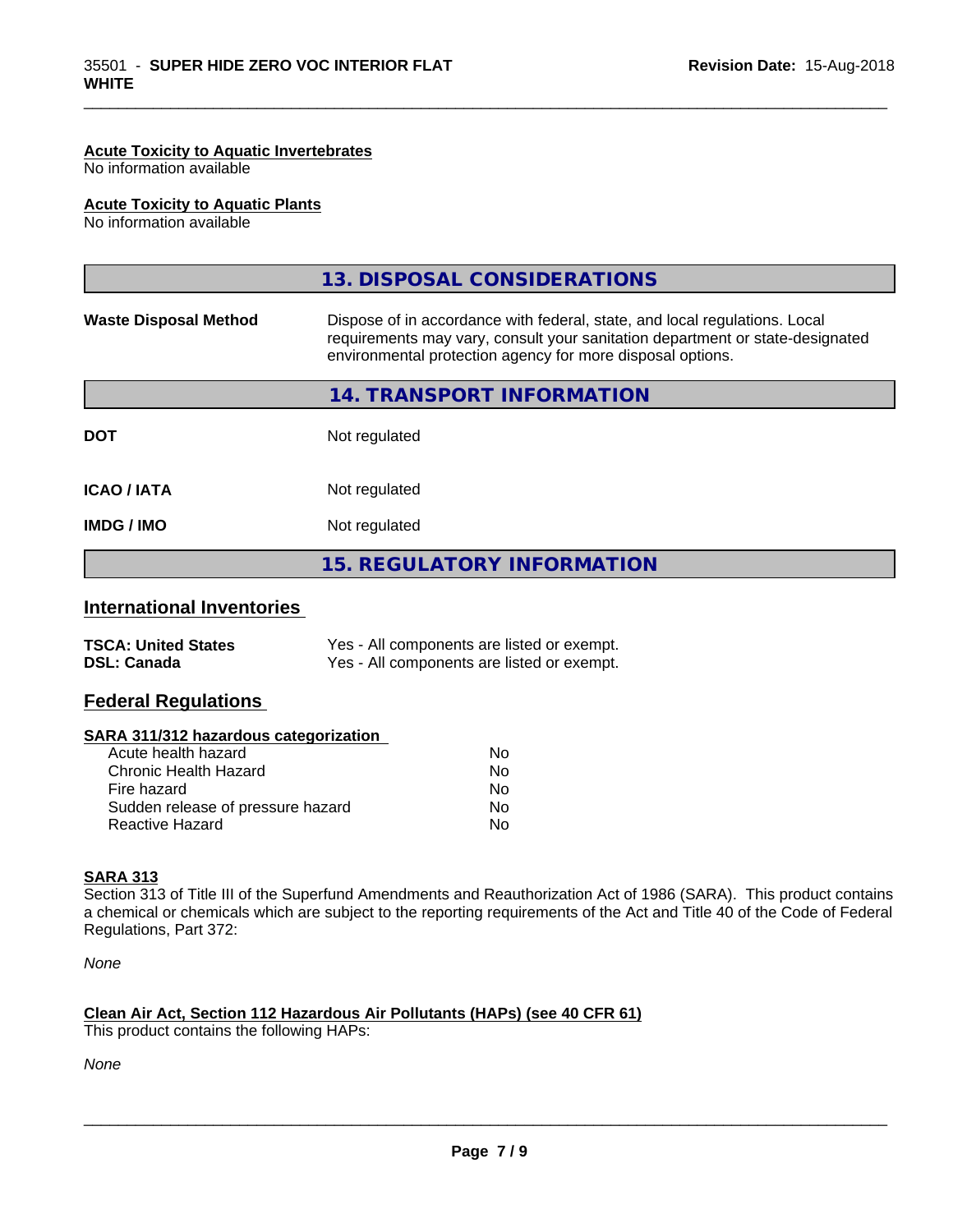### **US State Regulations**

#### **California Proposition 65**

**A** WARNING: Cancer and Reproductive Harm– www.P65warnings.ca.gov

#### **State Right-to-Know**

| <b>Chemical name</b> | <b>Massachusetts</b> | <b>New Jersey</b> | Pennsylvania |
|----------------------|----------------------|-------------------|--------------|
| ∟imestone            |                      |                   |              |
| Titanium dioxide     |                      |                   |              |
| Diatomaceous earth   |                      |                   |              |
| Silica, amorphous    |                      |                   |              |

\_\_\_\_\_\_\_\_\_\_\_\_\_\_\_\_\_\_\_\_\_\_\_\_\_\_\_\_\_\_\_\_\_\_\_\_\_\_\_\_\_\_\_\_\_\_\_\_\_\_\_\_\_\_\_\_\_\_\_\_\_\_\_\_\_\_\_\_\_\_\_\_\_\_\_\_\_\_\_\_\_\_\_\_\_\_\_\_\_\_\_\_\_

#### **Legend**

X - Listed

# **16. OTHER INFORMATION HMIS** - **Health:** 1 **Flammability:** 0 **Reactivity:** 0 **PPE:** - **HMIS Legend**

- 0 Minimal Hazard
- 1 Slight Hazard
- 2 Moderate Hazard
- 3 Serious Hazard
- 4 Severe Hazard
- \* Chronic Hazard

X - Consult your supervisor or S.O.P. for "Special" handling instructions.

*Note: The PPE rating has intentionally been left blank. Choose appropriate PPE that will protect employees from the hazards the material will present under the actual normal conditions of use.*

*Caution: HMISÒ ratings are based on a 0-4 rating scale, with 0 representing minimal hazards or risks, and 4 representing significant hazards or risks. Although HMISÒ ratings are not required on MSDSs under 29 CFR 1910.1200, the preparer, has chosen to provide them. HMISÒ ratings are to be used only in conjunction with a fully implemented HMISÒ program by workers who have received appropriate HMISÒ training. HMISÒ is a registered trade and service mark of the NPCA. HMISÒ materials may be purchased exclusively from J. J. Keller (800) 327-6868.*

 **WARNING!** If you scrape, sand, or remove old paint, you may release lead dust. LEAD IS TOXIC. EXPOSURE TO LEAD DUST CAN CAUSE SERIOUS ILLNESS, SUCH AS BRAIN DAMAGE, ESPECIALLY IN CHILDREN. PREGNANT WOMEN SHOULD ALSO AVOID EXPOSURE.Wear a NIOSH approved respirator to control lead exposure. Clean up carefully with a HEPA vacuum and a wet mop. Before you start, find out how to protect yourself and your family by contacting the National Lead Information Hotline at 1-800-424-LEAD or log on to www.epa.gov/lead.

**Prepared By** Product Stewardship Department Benjamin Moore & Co. 101 Paragon Drive Montvale, NJ 07645 800-225-5554